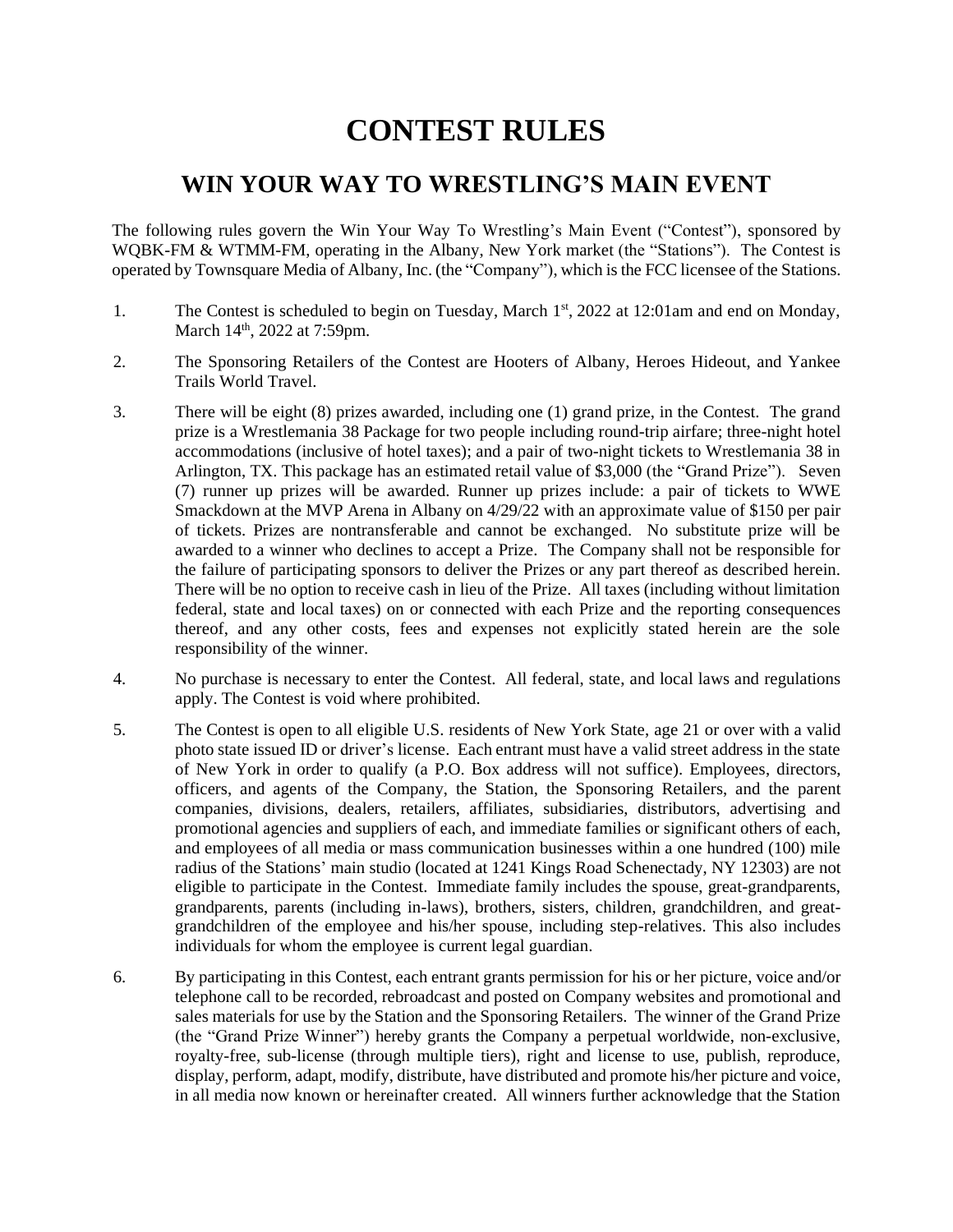owns or will own exclusively any photographs of such winners used for such purposes, including the copyrights in them, regardless of the form in which they have been or may be produced and used, and all winners assign all such ownership rights to the Station.

- 7. The Grand Prize Winner will be required to complete the appropriate tax forms at the Stations' main studio prior to claiming the Prize. The Prize Winner will be sent a 1099 MISC federal tax form.
- 8. The odds of winning the Prizes will depend on the number of participants.
- 9. The Grand Prize Winner will be expected to claim the prize from the Station during standard business hours, Monday through Friday (excluding holidays) within seven (7) days of being notified that they are the winner. The Grand Prize Winner must possess and present a valid New York photo I.D. to the Station, bearing the picture of the Winner, before the Grand Prize is awarded. The Grand Prize will be forfeited if not claimed as outlined above. In the event the Grand Prize Winner does not collect the Grand Prize within 7 days of notification, then an alternate Grand Prize Winner may be selected at random in Company's sole discretion and notified of such selection via text, or phone call. **How to Play**: The Contest will begin at 12:01am on 3/1/22 and will end at 7:59pm on  $3/14/22$ . The Contest will consist of a qualifying period and one (1) "Finals" Day.
	- a. To participate in the Contest, there are three (3) ways to enter:
		- i. Listeners can go to any of the two (2) participating Heroes Hideout retail accounts during the contest period and fill out a register to win slip to enter the contest. Participating accounts are: Heroes Hideout at Colonie Center (131 Colonie Center, Albany, NY 12205) and Heroes Hideout at Crossgates Mall (1 Crossgates Mall Rd, Unit C208, Albany, NY 12203). Entries must be received by 4:59pm on 3/11/22. Two (2) Qualifiers will be selected at random from all entries received at each participating location for a total of Four (4) Qualifiers selected by this means of entry.
		- ii. Visit [www.Q1057.com](http://www.q1057.com/) or www.1045theteam.com, select the link for the Contest and follow the instructions to complete and submit an online registration (with name, address, city, state, zip code, phone number, and date of birth). Online entries must be received by 3/11/22 at 4:59pm in order to be eligible. One (1) Qualifier will be selected at random from all entries received online on each station's website for a total of Two (2) Qualifiers selected by this means of entry.
		- iii. The Stations will hold "Finals Day" at Hooters of Albany, located at 70 Wolf Road, Colonie, NY 12205 from 5pm-8pm on 3/14/22. The final two (2) qualifiers in this Contest will be selected at this location. Listeners will have the opportunity to complete a registration form (with name, address, city, state, zip code, phone number, and date of birth) and drop it in the designated "register to win" box. At 6:59pm, two (2) Qualifiers will be selected at random.
		- iv. In total, there will be eight (8) Qualifiers.
- 10. The qualifying period is scheduled from 3/1/22 at 12:01am through 3/14/22 at 6:59pm. The Finals Day is scheduled for 3/14/22. The final drawing will take place from 7pm-7:59pm at Hooters of Albany, located at 70 Wolf Road, Colonie, NY 12205. Company personnel will randomly select one Qualifier as the winner of the Grand Prize. All Qualifiers are required to be in attendance at this final drawing. All runner up prizes will be provided at the finale location during the drawing.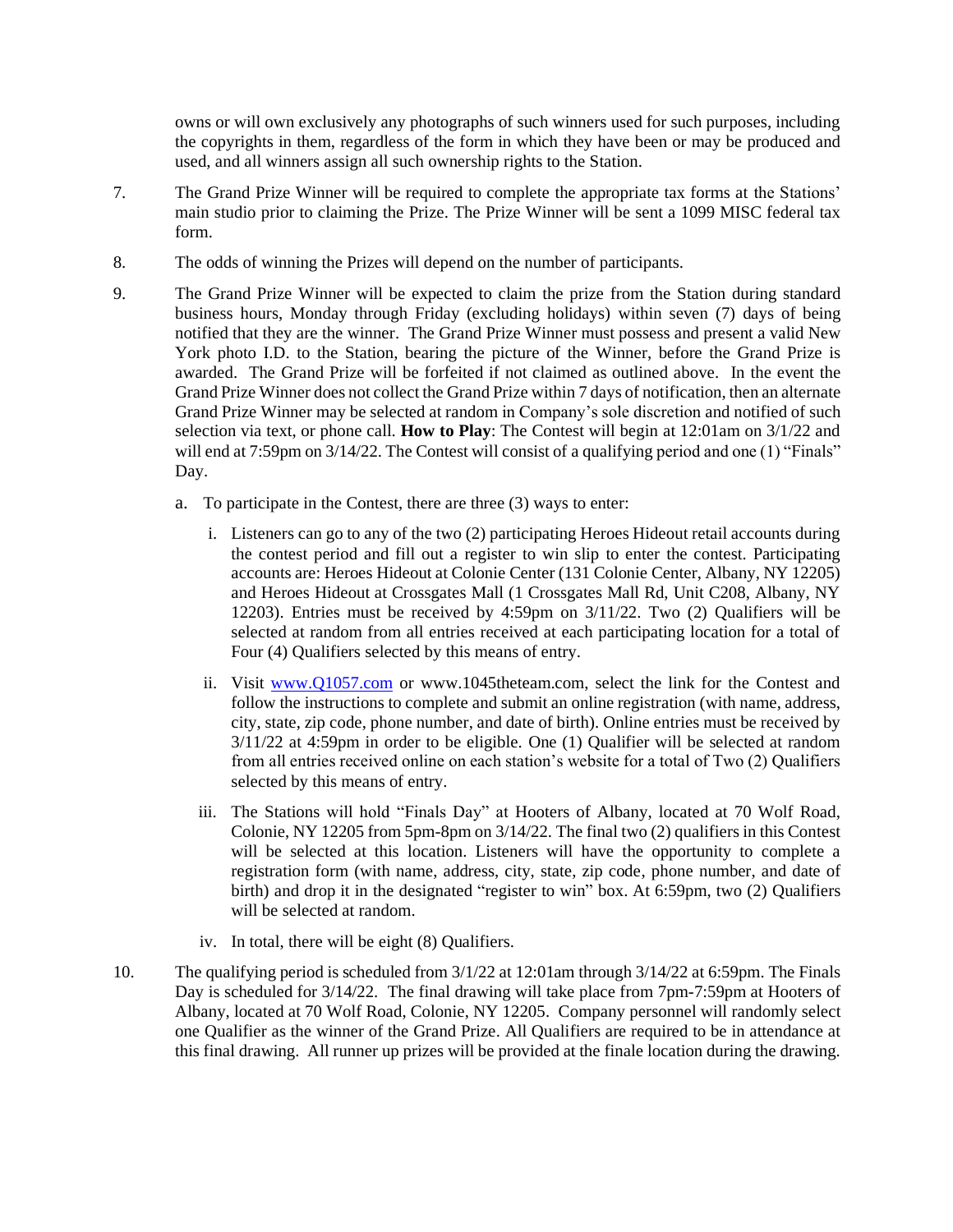- 11. Station and Sponsoring Retailers will not be responsible to deliver the Grand Prize. No responsibility is assumed by Company or Sponsoring Retailers for any Prize after it has been given to winners.
- 12. **Limitation on Liability:** By entering this Contest, all entrants release the Company, the Stations, Hooters of Albany, Heroes Hideout, Yankee Trails World Travel, and each of their respective affiliates, subsidiaries, parent companies, officers, directors, agents, promotional partners and employees from any and all liability with respect to or in any way arising from this Contest and/or acceptance or use of the prize. Neither the Company nor the Station is responsible for any incorrect or inaccurate information or for any technical or human error which may occur in the processing of entries, including any problems or technical malfunction of any telephone network or lines, computer on-line-systems, servers or providers, computer equipment, software, failure of email or players on account of technical problems or traffic congestion on the Internet or errors of the U.S. Postal service. Neither the Company nor the Stations are responsible for cheating or fraud by any entrants. If, for any reason, the Contest is not capable of operating as planned, including, without limitation, as a result of infection by computer virus, bugs, tampering, unauthorized intervention, fraud, technical failures, or any other causes beyond the reasonable control of the Company which corrupt or affect the administration, security, fairness, integrity or proper conduct of this Contest, the Company reserves the right at their sole discretion to cancel, terminate, modify or suspend the Contest. Incomplete or illegible entries or registrations may be disqualified.
- 13. By participating in the Contest, participant: (a) releases and holds Stations, Company and Sponsoring Retailers, and each of their parent companies, subsidiaires and affiliates, individually and as a group, and their respective employees, officers, directors, shareholders, agents and representatives (the "Giveaway Entities") harmless from an dagainst any and all claims, demands, actions, losses, costs, damages, liabilities, judgments, settlements and expenses (including without limitation reasonable attnorney's fees) ("Losses") of any kind, arising in whole or in part, directly or indirectly, from the Contest or participation in any Contest-related activity, or resulting directly or indirectly from acceptabnce, possession, use or misuse of any Prize awarded in connection with the Contest, including without limitation personal injury, death and/or property damage, as well as claims based on publicity rights, defamation and/or invasion of privacy; and (b) indemnifies and holds harmless the Giveaway Entities from and against any and all Losses of any kind that may be asserted against or incurred by any Giveaway Entities at any time in connection with the Contest, or otherwise relating to participation in the Contest, including without limitation claims concering the infringement upon or violation of any intellectual property or other rights.
- 14. The Company is not responsible for any lost mail, incorrect addresses, incorrect phone numbers or failure to notify any winners based on information provided by any entrant to the Contest. All entries and registrations become the property of the Company and may not be acknowledged or returned.
- 15. As a licensee of the FCC and a trustee of the public airwaves, the Stations reserve the right to interrupt and/or discontinue any contest or promotion (and not award the offered prize) at the sole and absolute discretion of Company management if world events, the national mood, or public safety so warrant.
- 16. **Contest Disputes:** The Company shall be the sole arbiter of the Contest and the interpreter of Contest rules. Its decisions shall be final. Entry into the Contest constitutes agreement by contestants to abide by these rules, as well as any other rules established by the Company and the Stations.
- 17. The Company reserves the right to disqualify any winner if any Contest rules are violated in any way. The Company reserves the right to refuse awarding any prize to a person who is determined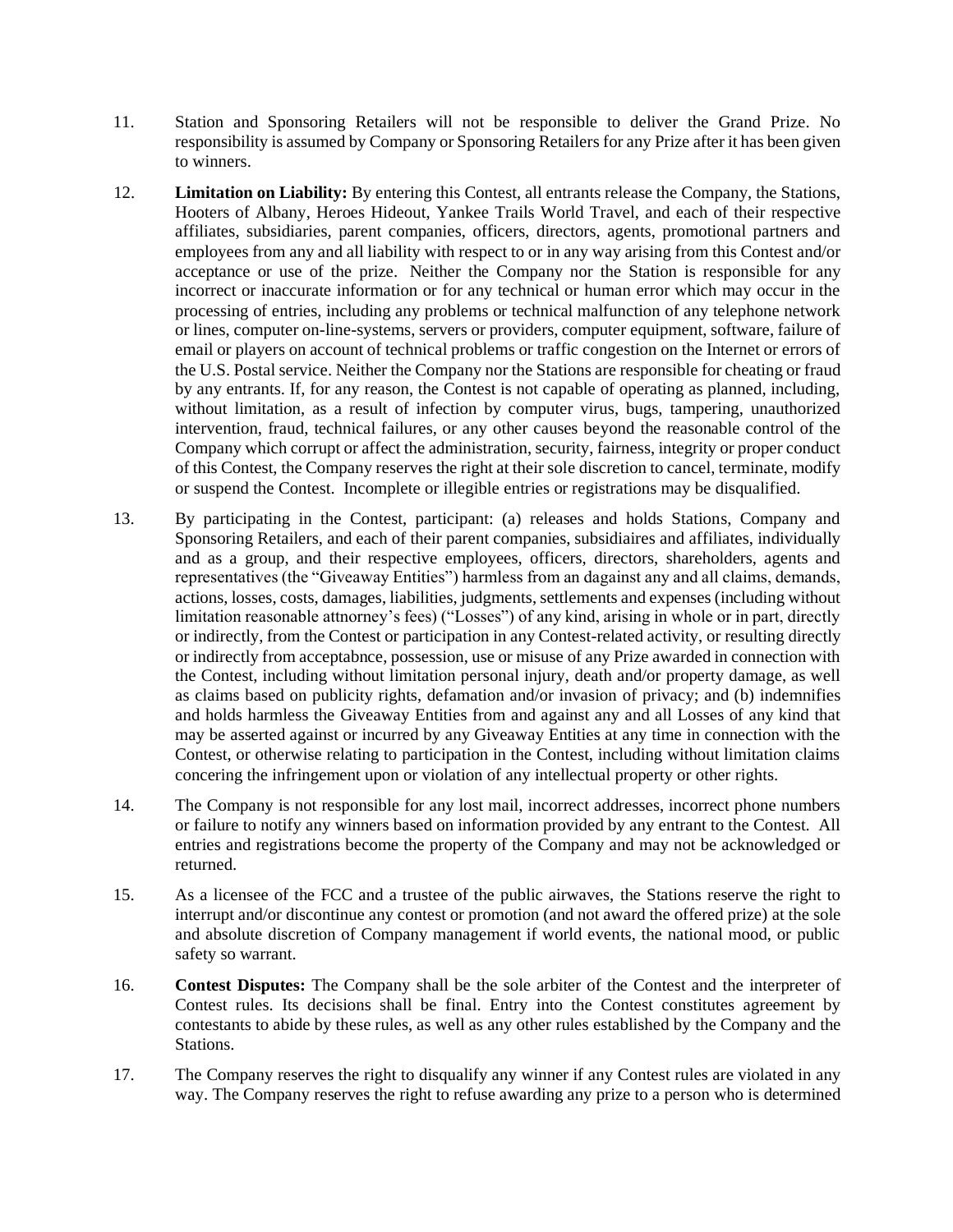to have violated a Contest rule as outlined above, gained unfair advantage in participating in the Contest, or obtained a winner status using fraudulent means.

- 18. In the event a winner is subject to or is the subject of any order or legal process issued by any governmental agency having jurisdiction over the affairs of the winner (including but not limited to garnishment, child support order, judgment, lien, etc.), the Company's delivery of the Prize to the official representative of the governmental entity claiming a right to the Prize shall be thus deemed as the Company's awarding the Prize to the winner. The Company shall be entitled to rely in good faith upon any documents presented by the representative seeking to collect the Prize in lieu of the winner. The Company shall not be liable for any claim by any winner for damages incidental thereto.
- 19. The Company reserves the right to make and change the Contest rules, including changing the Contest dates, but only to the extent permitted by the laws of the United States and the State of New York, including the rules and published policies of the Federal Communications Commission.
- 20. The Contest and these Official Rules are governed by and shall be construed in accordance with the laws of the State of New York, without regards to principles of conflicts of law. You irrevocably agree to personal jurisdiction by the federal and state courts located in the County of New York in the State of New York and waive any jurisdictional, venue or inconvenient forum objections to such courts. Further, in any such dispute, under no circumstances will you be permitted to obtain awards for, and you hereby irrevocably waive all rights to claim punitive, incidental, or consequential damages, or any other damages, including attorneys' fees, other than your actual out-of-pocket expenses (i.e., costs associated with participating in the Contest), and you further irrevocably waive all rights to have damages multiplied or increased. YOU AGREE THAT ANY CAUSE OF ACTION ARISING OUT OF OR RELATED TO YOUR ENTRIES OR OTHERWISE RELATED TO THE CONTEST MUST COMMENCE WITHIN ONE (1) YEAR AFTER THE CAUSE OF ACTION OCCURS, OTHERWISE, SUCH CAUSE OF ACTION SHALL BE PERMANENTLY BARRED.
- 21. A copy of these Rules is also available during business hours, 8am 5pm, Monday through Friday (excluding holidays), at the Station's studio office, 1241 Kings Road Schenectady, NY 12303 and on the Station's website.

## **ABBREVIATED RULES:**

**NO PURCHASE NECESSARY**. A purchase does not increase your chances of winning. Must be 21 years of age or older at time of entry and a legal U.S. resident of NY to participate. Void where prohibited by law. Begins 3/1/22. Ends 3/14/22. Entries must be received by 6:59 PM ET on 3/14/22 to be eligible. See retailers or radio stations for Official Rules. World Wrestling Entertainment entities have not offered or sponsored this sweepstakes in any way.